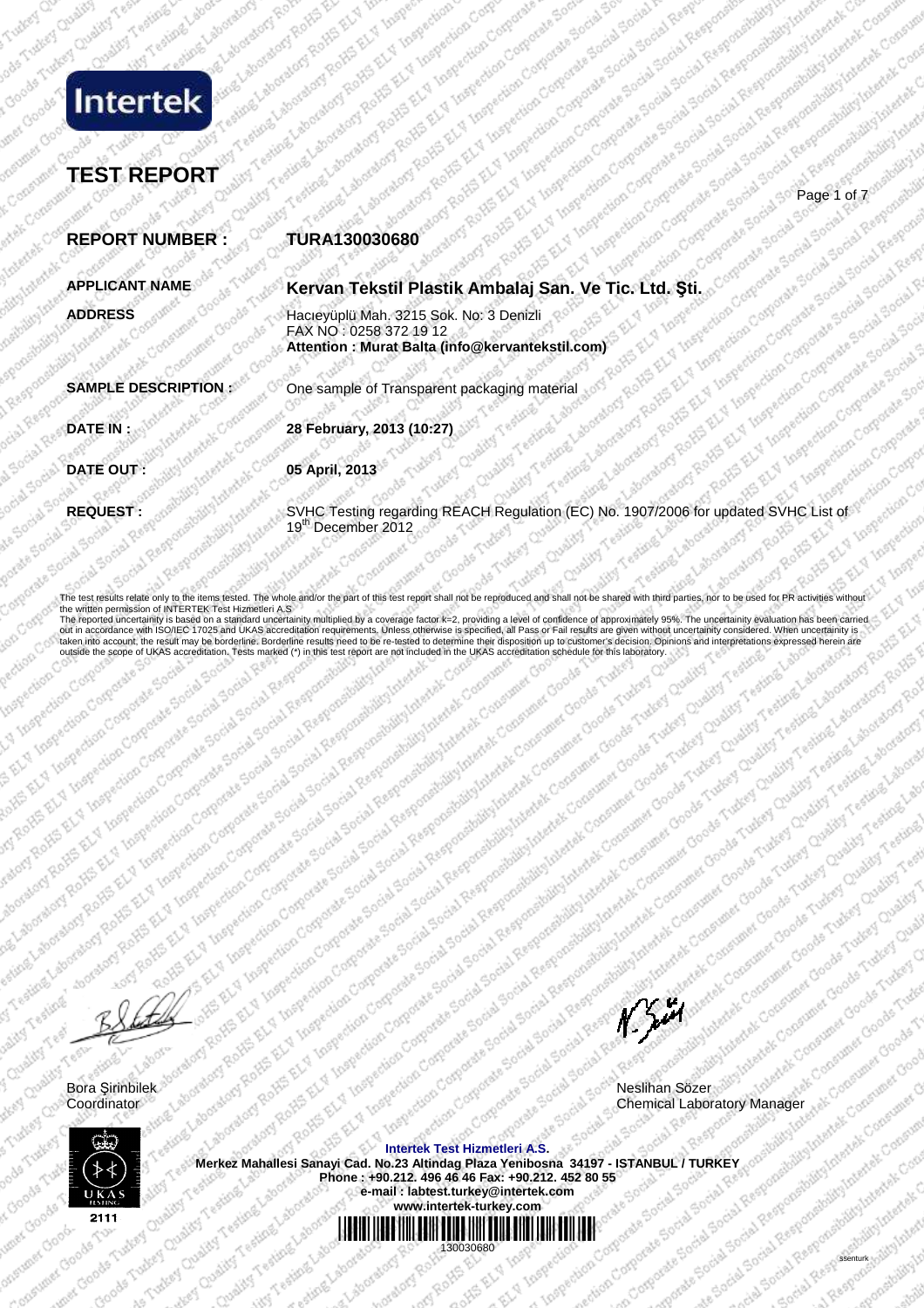### cooler Tweed Chestral R E S U L T S C and T a distribution of the property for the page in the page 10 of 75th Facebook of Table and **Intertek**

### REPORT : TURA130030680 05 April, 2013

,000

ione cens

Ak Convert

Anatok Conserved

construction of the state

cal Responsibility International Property of the Constitution of the Constitution of the Constitution of the Constitution of the Constitution of the Constitution of the Constitution of the Constitution of the Constitution

Social Responsibility interviews Consumer<br>Sepandida Interviews Consumer<br>Sepandida Interviews Consumer<br>Sepandida Interviews Consumer<br>Social Responsibility interviews<br>Social Responsibility interviews

```
A Responsibility international consumerships of the Consumerships of the Consumerships of the Consumerships of the Consumerships of the Consumerships of the Consumerships of the Consumerships of the Consumerships of the Co
```
organization Companies Social Sports<br>An Companies Companies Sports Sports

Ava Conferences & Research

Loughlitt

ATANGE

Action of

Turkey Chalify

Turkey Quality

Goods

Goods

Lakey Qualify Coal

Condition Change Change

**BANA** 

ROAD AVA **Post Realist River FRONT ASK**  ave Conferenciale Services

A Linepection Contaction Contact<br>Spection Contaction Contaction

det Ly Coperation Internation Co

ial Responsive

cial Res

Tourist Testing Laborators Ratio Ration

E Leburguebarator

Golding Council Ludwy Cuality

e Goods Tudes Tudes

Stirigung La

Testin

Jally vality

icooo, caas

Astrover Cross

Computines

iver co

insibia hidrographical

corial Response

Test Method and the state of the state of the state of the state of the state of the Results. The Results of the Results of the Results of the Results of the Results of the Results of the Results of the Results of the Resu Insperience Company Control Institute of the Section Contraction Contraction Contraction Standard List organization Company Company Society in Insperiencian Corporation ction Corp.<br>Spection Corp.<br>Lingue ction Corp. At the Corp Sample: Copperation of the Ashlund A



stign Carp Carparate

The main term of the distribution of the main term of the main term of the main term of the main term of the main term of the main term of the main term of the main term of the main term of the main term of the main term o

The most of the state of the state of the state of the state of the state of the state of the state of the state of the state of the state of the state of the state of the state of the state of the state of the state of th

Result of the control of the control of the control of the control of the control of the control of the control of the control of the control of the control of the control of the control of the control of the control of th Is a considerable that we can be a considerable that we consider a considerable to the considerable of the construction of the construction of the construction of the construction of the construction of the construction of market of the control of the market of the control of the strength of the market of the strength of the strength of the strength of the strength of the strength of the strength of the strength of the strength of the streng

Term termination of the distribution and the proportion of the construction of the construction of the construction of the construction of the construction of the construction of the construction of the construction of the

Review of the protection and the special temperature of construction of the construction of the construction of the special temperature of the construction of the protection of the protection of the special temperature of

primari de la ciedade de la constitución de la constitución de la constitución de la constitución de la constitución de la constitución de la constitución de la constitución de la constitución de la constitución de la cons

Ref. Residential procedure and a cost of the proportion of the special constrained that the construction of the special cost of the special cost of the special cost of the special cost of the special cost of the special co

| A SURFAME AND DESCRIPTION OF CREATIVE REC.<br>Tested Component Parts: divide Congression<br>in Restrictionshipping paradise Concerning doctors were assistant to a high-strategy to discount the party function Con-<br>international contents of consuming development of control of control of equality of equality of the first development of control of equality of the content of the control of the content of the content of the content of th<br>equivalist of the concernent concernent concerns in the set of Concerning Concerning on the set of the state of the state of the state of the state of the state of the state of the state of the state of the state of the st<br>Institute to commune choose Tutlery Coupling Contains and Realistical Realistics of Property and Contained Science |  |
|----------------------------------------------------------------------------------------------------------------------------------------------------------------------------------------------------------------------------------------------------------------------------------------------------------------------------------------------------------------------------------------------------------------------------------------------------------------------------------------------------------------------------------------------------------------------------------------------------------------------------------------------------------------------------------------------------------------------------------------------------------------------------------------------------------------|--|
|                                                                                                                                                                                                                                                                                                                                                                                                                                                                                                                                                                                                                                                                                                                                                                                                                |  |
|                                                                                                                                                                                                                                                                                                                                                                                                                                                                                                                                                                                                                                                                                                                                                                                                                |  |
|                                                                                                                                                                                                                                                                                                                                                                                                                                                                                                                                                                                                                                                                                                                                                                                                                |  |
|                                                                                                                                                                                                                                                                                                                                                                                                                                                                                                                                                                                                                                                                                                                                                                                                                |  |
|                                                                                                                                                                                                                                                                                                                                                                                                                                                                                                                                                                                                                                                                                                                                                                                                                |  |
| alburg Interest Consum<br>Walthanley Consumer                                                                                                                                                                                                                                                                                                                                                                                                                                                                                                                                                                                                                                                                                                                                                                  |  |
|                                                                                                                                                                                                                                                                                                                                                                                                                                                                                                                                                                                                                                                                                                                                                                                                                |  |
| ate Social<br><b>Description</b><br>$\mathsf{CS}$                                                                                                                                                                                                                                                                                                                                                                                                                                                                                                                                                                                                                                                                                                                                                              |  |
| School Responsibility interest Concerned Goods Tubes Oualister Team<br>Cockey Social Responsibility Internet Consumer Goods Student Old<br>Aporate Sc.<br><b>SAMPLE</b><br>· Controlate Elgin<br>JÖ.                                                                                                                                                                                                                                                                                                                                                                                                                                                                                                                                                                                                           |  |
|                                                                                                                                                                                                                                                                                                                                                                                                                                                                                                                                                                                                                                                                                                                                                                                                                |  |
|                                                                                                                                                                                                                                                                                                                                                                                                                                                                                                                                                                                                                                                                                                                                                                                                                |  |
|                                                                                                                                                                                                                                                                                                                                                                                                                                                                                                                                                                                                                                                                                                                                                                                                                |  |
|                                                                                                                                                                                                                                                                                                                                                                                                                                                                                                                                                                                                                                                                                                                                                                                                                |  |
|                                                                                                                                                                                                                                                                                                                                                                                                                                                                                                                                                                                                                                                                                                                                                                                                                |  |
| Fentally Corporate Strictle Social Reserve<br>Frans, Trans, Corporate Social Social Responses<br>insection Comparative Social Social Responsibility<br>idency of the Social Section Responsibility in the Contractor<br>Jing-                                                                                                                                                                                                                                                                                                                                                                                                                                                                                                                                                                                  |  |
|                                                                                                                                                                                                                                                                                                                                                                                                                                                                                                                                                                                                                                                                                                                                                                                                                |  |
|                                                                                                                                                                                                                                                                                                                                                                                                                                                                                                                                                                                                                                                                                                                                                                                                                |  |



Israelovatory Rock of New York Straelovatory Research

English

Internation Chapter

Constituting League Laboratory Role of New York and New York Street Assembly the Street of New York Street Assembly the Street Assembly the Street Assembly the Street Assembly the Street Assembly the Street Assembly the St

For Testing Laboratory Review Ave.

Fection above the two states for the states of the state of the state of the state of the state of the states of the states of the state of the states of the states of the states of the states of the states of the states o

Testing Laboratory Roll and Religionships

R. Laboret

Fabrication is a straight

o NS EL YES **AROHIS ALL EL** 

The procedure of the content of the content of the content of the content of the content of the content of the content of the content of the content of the content of the content of the content of the content of the conten Merkez Mahallesi Sanayi Cad. No.23 Altindag Plaza Yenibosna 34197 - ISTANBUL / TURKEY Given the company of the company of the company of the company of the company of the company of the company of the company of the compan esizione Laborato ary ku katao<br>amargrapy Rotes e to Scribb credit as. **Phone : +90.212. 496 46 46 Fax: +90.212. 452 80 55 e-mail : labtest.turkey@intertek.com**<br>
www.intertek-turkey.com<br>
www.intertek-turkey.com Som adaptation S Turkey Chairs **MARIS** CO **e-mail : labtest.turkey@intertek.com**  Sou Social Frank orporate red sting in **www.intertek-turkey.com** Coughits asting Labo Coality

eduon Corporate et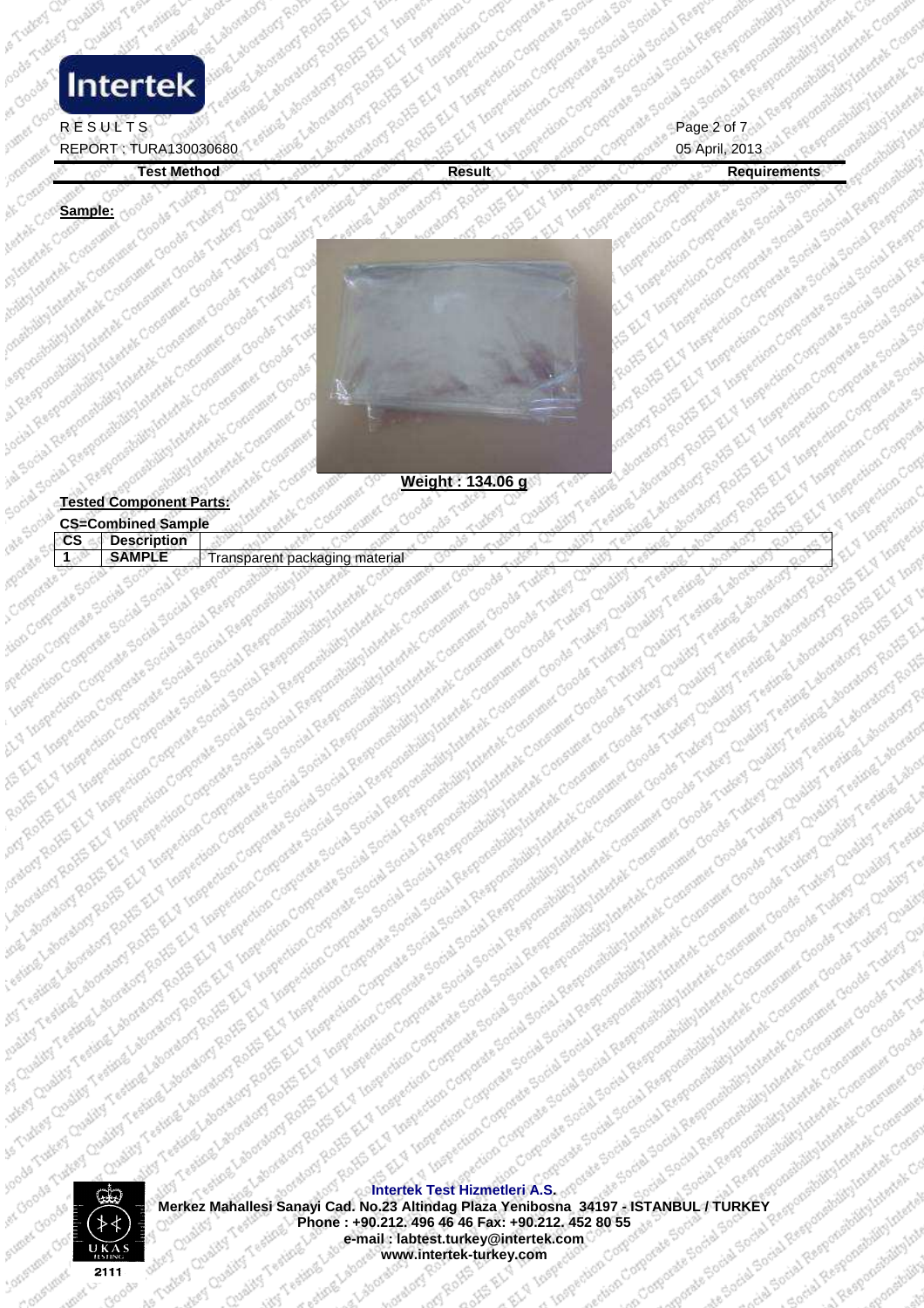### ocade Tudest Chairs **Intertek**

#### RESULTS  $\mathbb{R}^p$  ,  $\mathbb{R}^p$  ,  $\mathbb{R}^p$  ,  $\mathbb{R}^p$  ,  $\mathbb{R}^p$  ,  $\mathbb{R}^p$  ,  $\mathbb{R}^p$  ,  $\mathbb{R}^p$  ,  $\mathbb{R}^p$  ,  $\mathbb{R}^p$  ,  $\mathbb{R}^p$  ,  $\mathbb{R}^p$  ,  $\mathbb{R}^p$  ,  $\mathbb{R}^p$

es Goods

REPORT : TURA130030680 05 April, 2013

Assimilation of the Assimilation

Sturated Margaret Consuler **Analysis Consuler** 

Test Method Results (the property of the property of the property of the second control of the property of the property of the property of the property of the property of the property of the property of the property of the aboratory Test Star Line

FROM AS

official state **PACK W. Inspect** 

TELY LIV Legendian

| 231-589-4<br>215-116-9<br>215-481-4<br>232-064-2<br>427-700-2<br>234-190-3<br>200-268-0<br>204-371-1<br>202-974-4                            | 7646-79-9<br>1303-28-2<br>1327-53-3<br>7784-40-9<br>15606-95-8<br>7789-12-0, 10588-<br>$01-9$<br>56-35-9<br>120-12-7 | CS <sub>4</sub><br>-ND<br>ND.<br><b>ND</b><br><b>ND</b><br><b>ND</b><br>ND.                   |
|----------------------------------------------------------------------------------------------------------------------------------------------|----------------------------------------------------------------------------------------------------------------------|-----------------------------------------------------------------------------------------------|
|                                                                                                                                              |                                                                                                                      |                                                                                               |
|                                                                                                                                              |                                                                                                                      |                                                                                               |
|                                                                                                                                              |                                                                                                                      |                                                                                               |
|                                                                                                                                              |                                                                                                                      |                                                                                               |
|                                                                                                                                              |                                                                                                                      |                                                                                               |
|                                                                                                                                              |                                                                                                                      |                                                                                               |
|                                                                                                                                              |                                                                                                                      |                                                                                               |
|                                                                                                                                              |                                                                                                                      | <b>ND</b>                                                                                     |
|                                                                                                                                              |                                                                                                                      | $N\overline{D}$                                                                               |
|                                                                                                                                              | $101 - 77 - 9$                                                                                                       | <b>ND</b>                                                                                     |
|                                                                                                                                              | 25637-99-4 and                                                                                                       | ND.                                                                                           |
| 247-148-4                                                                                                                                    | 3194-55-6 (134237-                                                                                                   |                                                                                               |
| 221-695-9                                                                                                                                    | 50-6,134237-51-7,                                                                                                    |                                                                                               |
|                                                                                                                                              | 134237-52-8)                                                                                                         |                                                                                               |
| 201-329-4                                                                                                                                    | $81 - 15 - 2$                                                                                                        | ND.                                                                                           |
| 204-211-0                                                                                                                                    | $117 - 81 - 7$                                                                                                       | ND.                                                                                           |
| 201-557-4                                                                                                                                    | 84-74-2                                                                                                              | ND.                                                                                           |
|                                                                                                                                              |                                                                                                                      | <b>ND</b>                                                                                     |
| 287-476-5                                                                                                                                    | 85535-84-8                                                                                                           | <b>ND</b>                                                                                     |
| 231-846-0                                                                                                                                    | 7758-97-6                                                                                                            | <b>ND</b>                                                                                     |
| 235-759-9                                                                                                                                    | 12656-85-8                                                                                                           | <b>ND</b>                                                                                     |
| 215-693-7                                                                                                                                    | 1344-37-2                                                                                                            | <b>ND</b>                                                                                     |
| 204-118-5                                                                                                                                    | 115-96-8                                                                                                             | ND.                                                                                           |
| 204-450-0                                                                                                                                    | $121 - 14 - 2$                                                                                                       | ND.                                                                                           |
| 201-553-2                                                                                                                                    |                                                                                                                      | <b>ND</b>                                                                                     |
|                                                                                                                                              |                                                                                                                      | <b>ND</b>                                                                                     |
|                                                                                                                                              |                                                                                                                      | <b>ND</b>                                                                                     |
| 295-278-5                                                                                                                                    | 91995-17-4                                                                                                           | ND                                                                                            |
| 295-275-9                                                                                                                                    | 91995-15-2                                                                                                           | ND                                                                                            |
| 292-604-8                                                                                                                                    | 90640-82-7                                                                                                           | <b>ND</b>                                                                                     |
| 292-603-2                                                                                                                                    | 90640-81-6                                                                                                           | <b>ND</b>                                                                                     |
|                                                                                                                                              |                                                                                                                      | <b>ND</b>                                                                                     |
| 4                                                                                                                                            | $50-1$                                                                                                               | de Tuttey Overland<br><b>ND</b>                                                               |
| 215-540-4                                                                                                                                    | 12179-04-3, 1303-<br>$96 - 4$                                                                                        | soods Turkey Qu<br>$\sqrt{N}D$                                                                |
| 235-541-3                                                                                                                                    | 12267-73-1                                                                                                           | ial Regionalizations as a family                                                              |
| 231-889-5<br>AFek Testedledign Corporate Social Social Respublication<br>aboratory Rollin ELV Inspection<br>Apply Rollin ELV Inspection Cove |                                                                                                                      |                                                                                               |
|                                                                                                                                              | 201-622-7<br>266-028-2<br>292-602-7<br>201-173-7<br>233-139-2/234-343-                                               | 85-68-7<br>84-69-5<br>65996-93-2<br>90640-80-5<br>79-06-1<br>10043-35-3, 11113-<br>1330-43-4, |



**Merkez Mahallesi Sanayi Cad. No.23 Altindag Plaza Yenibosna 34197 - ISTANBUL / TURKEY ALTING A SANA YENIBOSNA 34197 - ISTANBUL / TURKEY ALTING A SANA YENIBOSNA 34197 - ISTANBUL / TURKEY ALTING A SANA YENIBOSNA 34197 - IST Intertek Test Hizmetleri A.S.**  Fiaza Yenibosha 34<br>**e-mail : labtest.turkey@intertek.com**<br>www.intertek-turkey.com **Phone : +90.212. 496 46 46 Fax: +90.212. 452 80 55 and Allied Computers** As Society Society Society of Organism ave Cuality **www.intertek-turkey.com PARK REA** or atom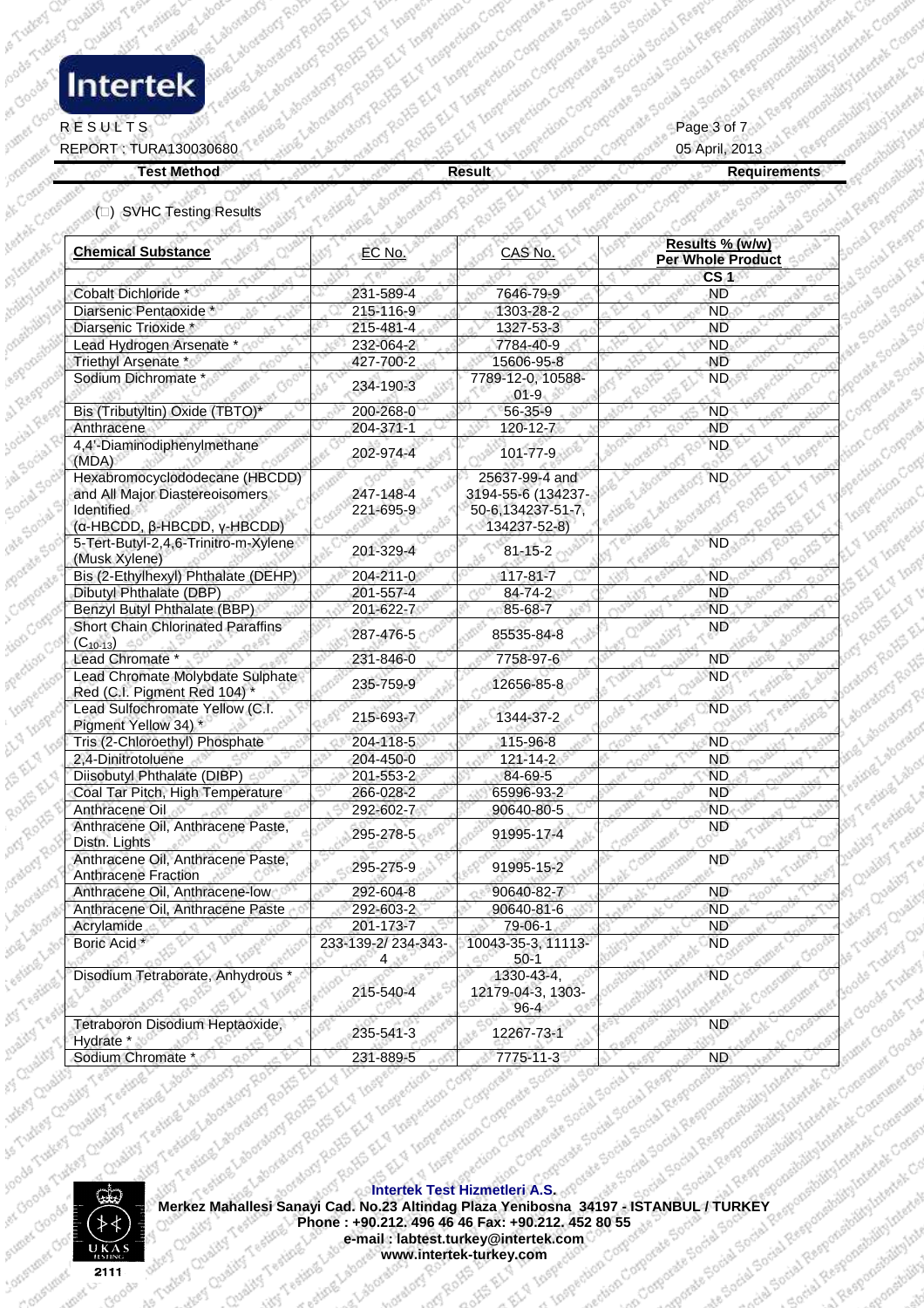# ocade Tudest Chairs

#### RESULTS  $\mathbb{R}^p$  ,  $\mathbb{R}^p$  ,  $\mathbb{R}^p$  ,  $\mathbb{R}^p$  ,  $\mathbb{R}^p$  ,  $\mathbb{R}^p$  ,  $\mathbb{R}^p$  ,  $\mathbb{R}^p$  ,  $\mathbb{R}^p$  ,  $\mathbb{R}^p$  ,  $\mathbb{R}^p$  ,  $\mathbb{R}^p$  ,  $\mathbb{R}^p$

es Goods

| <b>Test Method</b>                                                                                                        |                                          | <b>Result</b>                  | <b>Requirements</b>                                                                                                                                                                                                                                                                                                     |  |
|---------------------------------------------------------------------------------------------------------------------------|------------------------------------------|--------------------------------|-------------------------------------------------------------------------------------------------------------------------------------------------------------------------------------------------------------------------------------------------------------------------------------------------------------------------|--|
|                                                                                                                           |                                          |                                |                                                                                                                                                                                                                                                                                                                         |  |
| <b>Chemical Substance</b>                                                                                                 | EC No.                                   | CAS No.                        | Results % (w/w)<br><b>Per Whole Product</b>                                                                                                                                                                                                                                                                             |  |
| Potassium Chromate                                                                                                        | 232-140-5                                | 7789-00-6                      | CS <sub>1</sub><br>ND <sup>3</sup>                                                                                                                                                                                                                                                                                      |  |
| Ammonium Dichromate *                                                                                                     | 232-143-1                                | 7789-09-5                      | <b>ND</b>                                                                                                                                                                                                                                                                                                               |  |
| Potassium Dichromate *                                                                                                    | 231-906-6                                | 7778-50-9                      | <b>ND</b>                                                                                                                                                                                                                                                                                                               |  |
| Trichloroethylene                                                                                                         | 201-167-4                                | 79-01-6                        | <b>ND</b>                                                                                                                                                                                                                                                                                                               |  |
| 2-Methoxyethanol                                                                                                          | 203-713-7                                | 109-86-4                       | <b>ND</b>                                                                                                                                                                                                                                                                                                               |  |
| 2-Ethoxyethanol                                                                                                           | 203-804-1                                | 110-80-5                       | <b>ND</b>                                                                                                                                                                                                                                                                                                               |  |
| Cobalt Sulphate *<br>Cobalt Dinitrate *                                                                                   | 233-334-2<br>233-402-1                   | 10124-43-3<br>10141-05-6       | ND<br><b>ND</b>                                                                                                                                                                                                                                                                                                         |  |
| <b>Cobalt Carbonate</b>                                                                                                   | 208-169-4                                | $513 - 79 - 1$                 | <b>ND</b>                                                                                                                                                                                                                                                                                                               |  |
| Cobalt Diacetate *                                                                                                        | 200-755-8                                | $71 - 48 - 7$                  | <b>ND</b>                                                                                                                                                                                                                                                                                                               |  |
| Chromium Trioxide *                                                                                                       | 215-607-8                                | 1333-82-0                      | <b>ND</b>                                                                                                                                                                                                                                                                                                               |  |
| Chromic Acid *<br>Dichromic Acid *<br>Oligomers of Chromic Acid and<br>Dichromic Acid *                                   | 231-801-5<br>236-881-5                   | 7738-94-5<br>13530-68-2        | ND                                                                                                                                                                                                                                                                                                                      |  |
| Strontium Chromate*                                                                                                       | 232-142-6                                | 7789-06-2                      | <b>ND</b>                                                                                                                                                                                                                                                                                                               |  |
| 2-ethoxyethyl acetate (2-EEA)                                                                                             | 203-839-2                                | 111-15-9                       | <b>ND</b>                                                                                                                                                                                                                                                                                                               |  |
| 1,2-Benzenedicarboxylic acid, di-C <sub>7-</sub><br>11-branched and linear alkyl esters<br>(DHNUP)                        | 271-084-6                                | 68515-42-4                     | $N D^\circ$                                                                                                                                                                                                                                                                                                             |  |
| Hydrazine                                                                                                                 | 206-114-9                                | 7803-57-8<br>302-01-2          | <b>ND</b>                                                                                                                                                                                                                                                                                                               |  |
| 1-methyl-2-pyrrolidone                                                                                                    | 212-828-1                                | 872-50-4                       | <b>ND</b>                                                                                                                                                                                                                                                                                                               |  |
| 1,2,3-trichloropropane<br>1,2-Benzenedicarboxylic acid, di-C6.<br>8-branched alkyl esters, C <sub>7</sub> -rich<br>(DIHP) | 202-486-1<br>276-158-1                   | $96 - 18 - 4$<br>71888-89-6    | <b>ND</b><br><b>ND</b>                                                                                                                                                                                                                                                                                                  |  |
| Lead dipicrate*                                                                                                           | 229-335-2                                | 6477-64-1                      | <b>ND</b>                                                                                                                                                                                                                                                                                                               |  |
| Lead styphnate*                                                                                                           | 239-290-0                                | 15245-44-0                     | ND.                                                                                                                                                                                                                                                                                                                     |  |
| Lead azide; Lead diazide*                                                                                                 | 236-542-1                                | 13424-46-9                     | <b>ND</b>                                                                                                                                                                                                                                                                                                               |  |
| Phenolphthalein                                                                                                           | 201-004-7                                | 77-09-8                        | <b>ND</b>                                                                                                                                                                                                                                                                                                               |  |
| 2,2'-dichloro-4,4'-methylenedianiline<br>(MOCA)                                                                           | 202-918-9                                | $101 - 14 - 4$                 | ND.                                                                                                                                                                                                                                                                                                                     |  |
| N,N-dimethylacetamide (DMAC)                                                                                              | 204-826-4                                | 127-19-5                       | <b>ND</b>                                                                                                                                                                                                                                                                                                               |  |
| Trilead diarsenate*                                                                                                       | 222-979-5                                | 3687-31-8                      | Clashiry Testing L<br><b>ND</b><br>toy Quality Teeter                                                                                                                                                                                                                                                                   |  |
| Calcium arsenate*                                                                                                         | 231-904-5                                | 7778-44-1                      | <b>ND</b>                                                                                                                                                                                                                                                                                                               |  |
| Arsenic acid*                                                                                                             | 231-901-9                                | 7778-39-4                      | ND.                                                                                                                                                                                                                                                                                                                     |  |
| Bis(2-methoxyethyl) ether<br>1,2-Dichloroethane                                                                           | 203-924-4                                | 111-96-6                       | <b>ND</b><br><b>ND</b>                                                                                                                                                                                                                                                                                                  |  |
| 4-(1,1,3,3-tetramethylbutyl)phenol,                                                                                       | 203-458-1                                | 107-06-2                       | Turkey Quality T ,                                                                                                                                                                                                                                                                                                      |  |
| (4-tert-Octylphenol)                                                                                                      | 205-426-2                                | 140-66-9                       | ND.                                                                                                                                                                                                                                                                                                                     |  |
| 2-Methoxyaniline; o-Anisidine                                                                                             | 201-963-1                                | $90 - 04 - 0$                  | <b>ND</b>                                                                                                                                                                                                                                                                                                               |  |
| Bis(2-methoxyethyl) phthalate                                                                                             | 204-212-6                                | 117-82-8                       | Dodg Tukker Chair<br>ND                                                                                                                                                                                                                                                                                                 |  |
| (DMEP)<br>Formaldehyde, oligomeric reaction<br>products with aniline (technical<br>MDA)                                   | 500-036-1                                | 25214-70-4                     | At Goods Turkey Civ<br>Vegas Goods Turkeer<br>Consumer Grocks Trade<br><b>ND</b><br>ORSUM                                                                                                                                                                                                                               |  |
| Pentazinc chromate octahydroxide*                                                                                         | 256-418-0                                | 49663-84-5                     | <b>ND</b>                                                                                                                                                                                                                                                                                                               |  |
| Potassium hydroxyoctaoxodizincate<br>di-chromate*                                                                         | 234-329-8                                | 11103-86-9                     | ND <sup>O</sup><br>over Consumer Co.                                                                                                                                                                                                                                                                                    |  |
| Dichromium tris(chromate)*                                                                                                | 246-356-2                                | 24613-89-6                     |                                                                                                                                                                                                                                                                                                                         |  |
| Aluminosilicate Refractory Ceramic                                                                                        | Extracted from index<br>no. 650-017-00-8 | (Index No. 650-017-<br>$00-8)$ | Internet & Scotland Streets Processes in the Assessment of the Assessment of the Assessment of the Assessment of the Assessment of the Assessment of the Assessment of the Assessment of the Assessment of the Assessment of t<br>Merkez Mahallesi Sanayi Cad. No.23 Altindag Plaza Yenibosna 34197 - ISTANBUL / TURKEY |  |

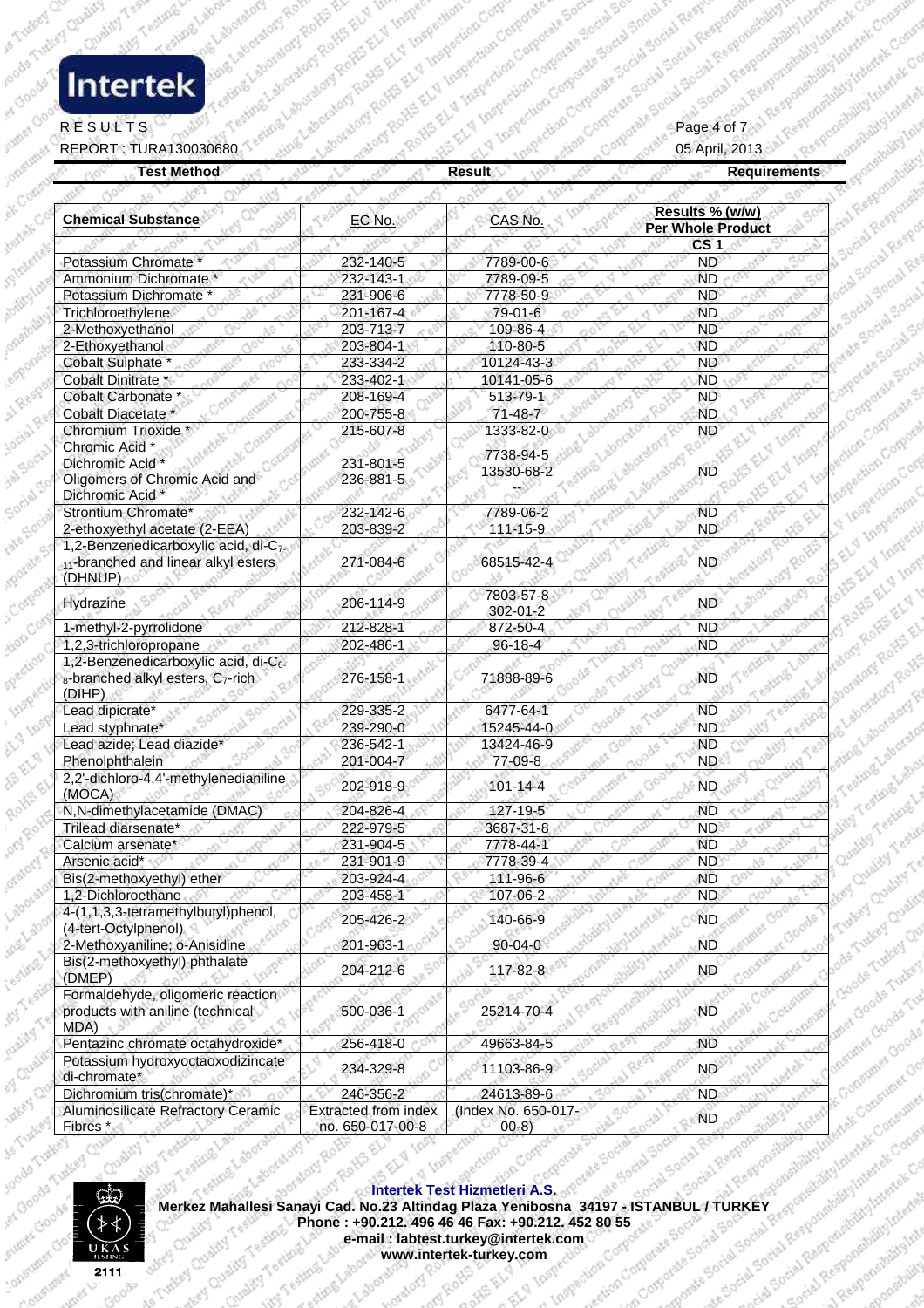# ocade Tudes Custom

### RESULTS  $\mathbb{R}^p$  ,  $\mathbb{R}^p$  ,  $\mathbb{R}^p$  ,  $\mathbb{R}^p$  ,  $\mathbb{R}^p$  ,  $\mathbb{R}^p$  ,  $\mathbb{R}^p$  ,  $\mathbb{R}^p$  ,  $\mathbb{R}^p$  ,  $\mathbb{R}^p$  ,  $\mathbb{R}^p$  ,  $\mathbb{R}^p$  ,  $\mathbb{R}^p$  ,  $\mathbb{R}^p$

es Goods

|                                                 | <b>Result</b>                      | <b>Requirements</b>                                                                                                                                                                                                                      |
|-------------------------------------------------|------------------------------------|------------------------------------------------------------------------------------------------------------------------------------------------------------------------------------------------------------------------------------------|
|                                                 |                                    |                                                                                                                                                                                                                                          |
| EC No.                                          | CAS No.                            | Results % (w/w)<br><b>Per Whole Product</b><br>CS <sub>1</sub>                                                                                                                                                                           |
| <b>Extracted from index</b><br>no. 650-017-00-8 | (Index No. 650-017-<br>$(00-8)$    | <b>ND</b>                                                                                                                                                                                                                                |
| 203-977-3                                       | 112-49-2                           | <b>ND</b>                                                                                                                                                                                                                                |
| 203-794-9                                       | 110-71-4                           | <b>ND</b>                                                                                                                                                                                                                                |
| 215-125-8                                       | 1303-86-2                          | ND.                                                                                                                                                                                                                                      |
| 200-842-0                                       | 1975-12-7                          | <b>ND</b>                                                                                                                                                                                                                                |
|                                                 |                                    | ND.                                                                                                                                                                                                                                      |
| 219-514-3                                       | 2451-62-9                          | ND.                                                                                                                                                                                                                                      |
| 423-400-0                                       | 59653-74-6                         | <b>ND</b>                                                                                                                                                                                                                                |
| 202-027-5                                       | $90 - 94 - 8$                      | <b>ND</b>                                                                                                                                                                                                                                |
| 202-959-2                                       | $101 - 61 - 1$                     | ND                                                                                                                                                                                                                                       |
| 208-953-                                        | 548-62-9                           | Challeng ND Hings<br>Tutter Quality                                                                                                                                                                                                      |
| 219-943-6                                       | 2580-56-5<br>Shouth                | NBey Chalify 1                                                                                                                                                                                                                           |
| (ate Social )<br>Social                         |                                    | Probability International Crooks Turking Overlive Teams Land<br>Materials Consumpt Goods Tudo<br>Welthinkelek Concument Goods<br>something Intertake Concentrate                                                                         |
| 209-218-2 - 1850                                |                                    | the briting<br>spoteitiilty Inter<br>monethile's Internation<br>ner Goods Turker<br>Gaumer Gooders                                                                                                                                       |
| 214-604-9                                       |                                    | <b>ND</b>                                                                                                                                                                                                                                |
|                                                 |                                    | Werkez Mahallesi Sanayi Cad. No. 23 Altindag Plaza As Cad. 24 376-06-7<br>Merkez Mahallesi Sanayi Cad. No. 23 Altindag Plaza Agnus 2003-4<br>Merkez Mahallesi Sanayi Cad. No. 23 Altindag Plaza Agnus 2003-4<br>Merkez Mahallesi Sanayi  |
|                                                 |                                    | Internation Social Spoiled Recommendation to such the                                                                                                                                                                                    |
|                                                 |                                    |                                                                                                                                                                                                                                          |
|                                                 | 401-750-5<br>1.50cial<br>ilal Regg | 17570-76-2<br>Gasponel<br>ditty Inter<br><b>Mettex</b> C<br>Responsibility to letest Consult<br>Spotland School Rash<br>Social Responsibility.internet<br>tocial Social<br>Books 56741 Response<br>-518-00<br>Social Regnus<br>1163-19-5 |

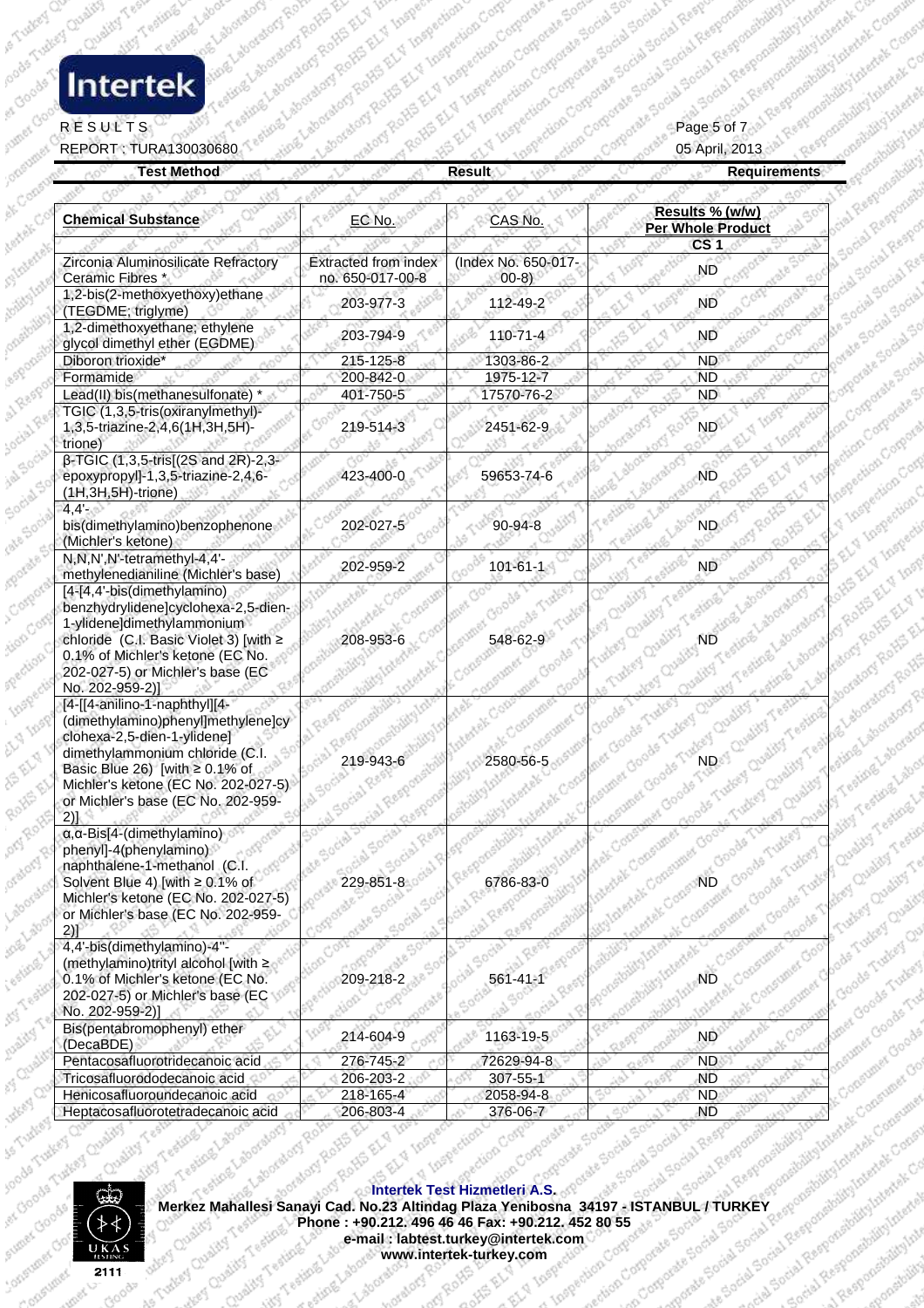# ocade Tudes Custom

#### RESULTS  $\mathbb{R}^p$  ,  $\mathbb{R}^p$  ,  $\mathbb{R}^p$  ,  $\mathbb{R}^p$  ,  $\mathbb{R}^p$  ,  $\mathbb{R}^p$  ,  $\mathbb{R}^p$  ,  $\mathbb{R}^p$  ,  $\mathbb{R}^p$  ,  $\mathbb{R}^p$  ,  $\mathbb{R}^p$  ,  $\mathbb{R}^p$  ,  $\mathbb{R}^p$

es Goods

oneoun

REPORT : TURA130030680 05 April, 2013

| <b>Chemical Substance</b>                                                                                                                                                                                                                                                                              | EC No.                                             | CAS No.                                               | Results % (w/w)<br><b>Per Whole Product</b>                                                    |
|--------------------------------------------------------------------------------------------------------------------------------------------------------------------------------------------------------------------------------------------------------------------------------------------------------|----------------------------------------------------|-------------------------------------------------------|------------------------------------------------------------------------------------------------|
| Phenol, 4-nonyl-, branched and<br>linear covering all individual isomers<br>with an alkyl chain of carbon number<br>9 and UVCB substances which<br>include linear and branched alkyl                                                                                                                   |                                                    |                                                       | CS <sub>1</sub><br>ND                                                                          |
| chains with a carbon number of 9                                                                                                                                                                                                                                                                       |                                                    |                                                       |                                                                                                |
| 4-Nonylphenol, branched and linear:<br>substances with a linear and/or<br>branched alkyl chain with a carbon<br>number of 9 covalently bound in<br>position 4 to phenol, covering also<br>UVCB- and well-defined substances<br>which include any of the individual<br>isomers or a combination thereof |                                                    |                                                       |                                                                                                |
| Diazene-1,2-dicarboxamide (C,C'-<br>azodi(formamide))                                                                                                                                                                                                                                                  | 204-650-8                                          | 123-77-3                                              | ND.                                                                                            |
| Cyclohexane-1,2-dicarboxylic<br>anhydride [1]<br>Cis-cyclohexane-1,2-dicarboxylic<br>anhydride <sup>[2]</sup><br>Trans-cyclohexane-1,2-dicarboxylic<br>anhydride [3]                                                                                                                                   | 201-604-9.<br>236-086-3.<br>238-009-9              | 85-42-7<br>13149-00-3.<br>14166-21-3                  | ND Laborators                                                                                  |
| [The individual cis- [2] and trans- [3]<br>isomer substances and all possible<br>combinations of the cis- and trans-<br>isomers [1] are covered by this<br>entry                                                                                                                                       |                                                    |                                                       |                                                                                                |
| Hexahydromethylphthalic anhydride<br>Hexahydro-4-methylphthalic<br>anhydride [2],<br>Hexahydro-1-methylphthalic<br>anhydride [3].<br>Hexahydro-3-methylphthalic<br>anhydride [4]                                                                                                                       | 247-094-1, 243-072-<br>0, 256-356-4, 260-<br>566-1 | 25550-51-0, 19438-<br>60-9, 48122-14-1.<br>57110-29-9 | When Quality Testing<br>ieumer Goode Tudeer                                                    |
| [The individual isomers [2], [3] and<br>[4] (including their cis- and trans-<br>stereo isomeric forms) and all<br>possible combinations of the<br>isomers [1] are covered by this<br>entry                                                                                                             |                                                    |                                                       | Y Choods Turkey Chalify 1<br>Goods Tudgey Cheliley Test<br>· Stumer Goods<br>the Tutter Custor |
| Methoxy acetic acid                                                                                                                                                                                                                                                                                    | 210-894-6                                          | 625-45-6                                              | ND.<br>A.Gr                                                                                    |
| 1,2-Benzenedicarboxylic acid,<br>dipentylester, branched and linear                                                                                                                                                                                                                                    | 284-032-2                                          | 84777-06-0                                            | of Quality<br>Turkey Quality Ta<br><b>ND</b><br>Dodg Tukkey Chair                              |
| Diisopentylphthalate (DIPP)                                                                                                                                                                                                                                                                            | 210-088-4                                          | 605-50-5                                              | <b>ND</b>                                                                                      |
| N-pentyl-isopentylphthalate<br>1,2-Diethoxyethane                                                                                                                                                                                                                                                      | 211-076-1                                          | 776297-69-9                                           | <b>ND</b><br>Goods Tudows Qu<br><b>ND</b>                                                      |
| N,N-dimethylformamide                                                                                                                                                                                                                                                                                  | 200-679-5                                          | 629-14-1<br>68-12-2                                   | <b>ND</b>                                                                                      |
| Dibutyltin dichloride (DBTC)                                                                                                                                                                                                                                                                           | 211-670-0                                          | 683-18-1                                              | <b>ND</b>                                                                                      |
| Acetic acid, lead salt, basic*                                                                                                                                                                                                                                                                         | 257-175-3                                          | 51404-69-4                                            | ND.                                                                                            |
| trilead bis(carbonate) dihydroxide*                                                                                                                                                                                                                                                                    | 215-290-6                                          | 1319-46-6                                             | <b>ND</b>                                                                                      |
| Lead oxide sulfate*                                                                                                                                                                                                                                                                                    | 234-853-7                                          | 12036-76-9                                            | ND.                                                                                            |
| [Phthalato(2-)]dioxotrilead *                                                                                                                                                                                                                                                                          | 273-688-5                                          | 69011-06-9                                            | <b>ND</b>                                                                                      |
| Dioxobis(stearato)trilead*                                                                                                                                                                                                                                                                             | 235-702-8                                          | 12578-12-0                                            | Relatives Groche Time<br><b>ND</b>                                                             |
| Fatty acids, C16-18, lead salts*                                                                                                                                                                                                                                                                       | 292-966-7                                          | 91031-62-8                                            | <b>ND</b>                                                                                      |
| Lead bis(tetrafluoroborate)*<br>οÓ                                                                                                                                                                                                                                                                     | 237-486-0                                          | 13814-96-5                                            | extek Consumer Cer<br>N <sub>D</sub><br>General Hitler Lever the Changer                       |
| Lead cyanamidate*                                                                                                                                                                                                                                                                                      | 244-073-9                                          | 20837-86-9                                            | <b>ND</b>                                                                                      |
| Lead dinitrate*                                                                                                                                                                                                                                                                                        | 233-245-9                                          | 10099-74-8                                            | ND <sub>1</sub>                                                                                |
| Lead monoxide (lead oxide) <sup>®</sup>                                                                                                                                                                                                                                                                | 215-267-0                                          | 1317-36-8                                             | <b>ND</b><br>Responsibility<br>Social Spoin                                                    |



Merkez Mahallesi Sanayi Cad. No.23 Altindag Plaza Yenibosna 34197 - ISTANBUL / TURKEY<br>Phone : +90.212. 496 46 46 Fax: +90.212. 452 80 55<br>e-mail : labtest.turkey@intertek.com<br>www.intertek-turkey.com ð, 85 **Intertek Test Hizmetleri A.S. Phone : +90.212. 496 46 Fax: +90.212. 452 80 55**<br> **Phone : +90.212. 496 46 Fax: +90.212. 452 80 55**<br> **Phone : +90.212. 496 46 Fax: +90.212. 452 80 55**<br> **WWW.interfek-turkey.com**<br>
WWW.interfek-turkey.com is Turkey Quality of **e-mail : labtest.turkey@intertek.com www.intertek-turkey.com**